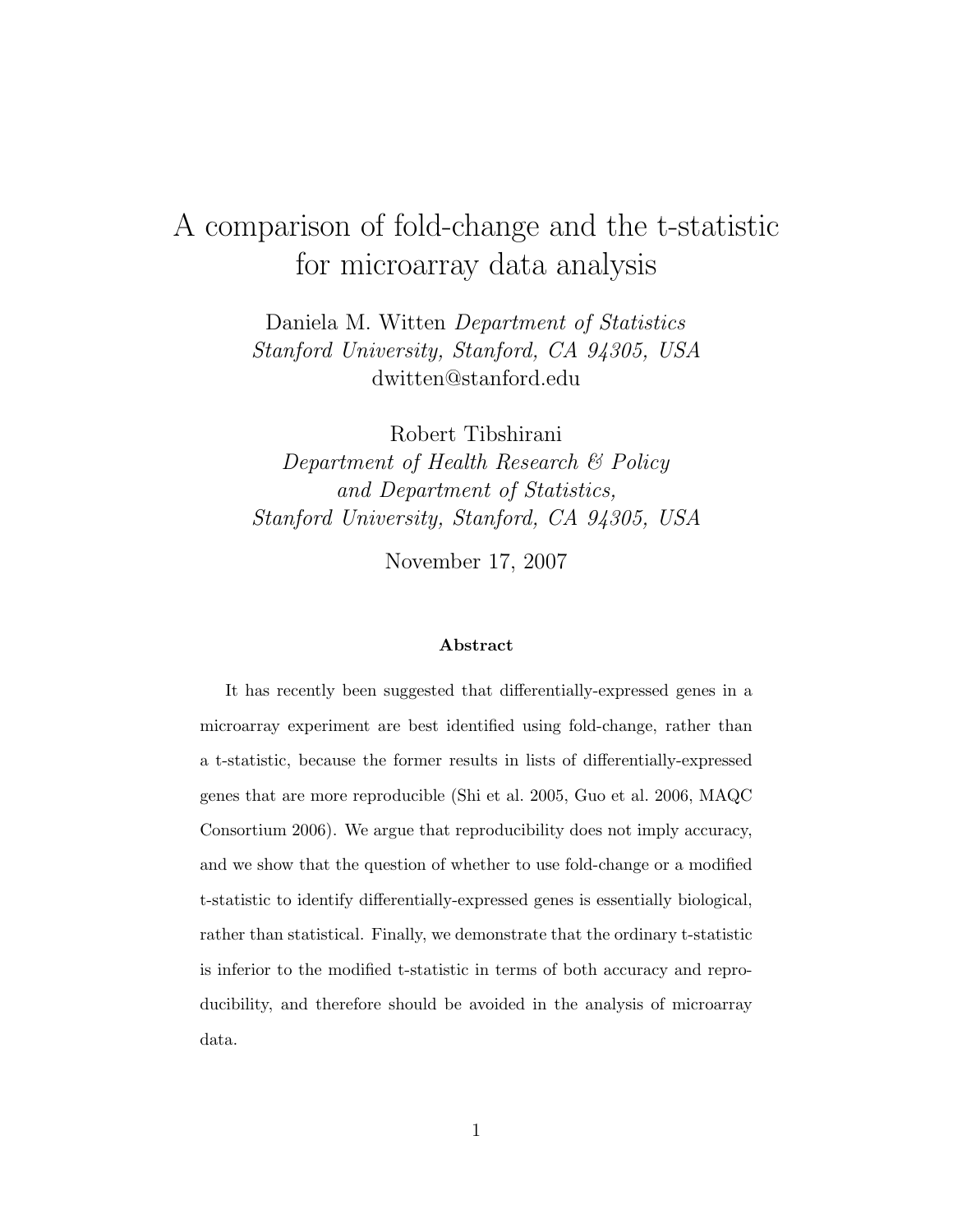## 1 Introduction

In the analysis of microarray experiments, many methods exist for the identification of genes that are differentially-expressed between conditions; see, e.g, Allison et al. (2006). The choice of method used to identify such genes can greatly affect the set of genes that are identified (Jeffery et al. 2006). Despite the wealth of available methods, biologists show a fondness for two of the earliest approaches, fold-change and the t-statistic, presumably because of their simplicity and interpretability. Given their tendency to use these methods, it is important to determine which is best in the analysis of real biological data.

We used real and simulated microarray data in order to assess the reproducibility and accuracy of differentially-expressed gene lists based on the t-statistic, a modified t-statistic, and two different versions of fold-change. As previous papers have indicated, fold-change results in more reproducible gene lists than do the ordinary and modified t-statistics (Shi et al. 2005, Guo et al. 2006, MAQC Consortium 2006). Through the use of an artificial statistic, we demonstrate that a gene list's reproducibility does not imply its accuracy. Simulations suggest that whether fold-change or a modified t-statistic results in more accurate gene lists depends on whether one is interested in an absolute change in gene expression or in the change in gene expression relative to the underlying noise in the gene. Therefore, a researcher's decision to use fold-change or a modified t-statistic should be based on biological, rather than statistical, considerations. Finally, we determine that the ordinary t-statistic does not exceed the modified t-statistic in terms of either reproducibility or accuracy, and thus should not be used in microarray analysis.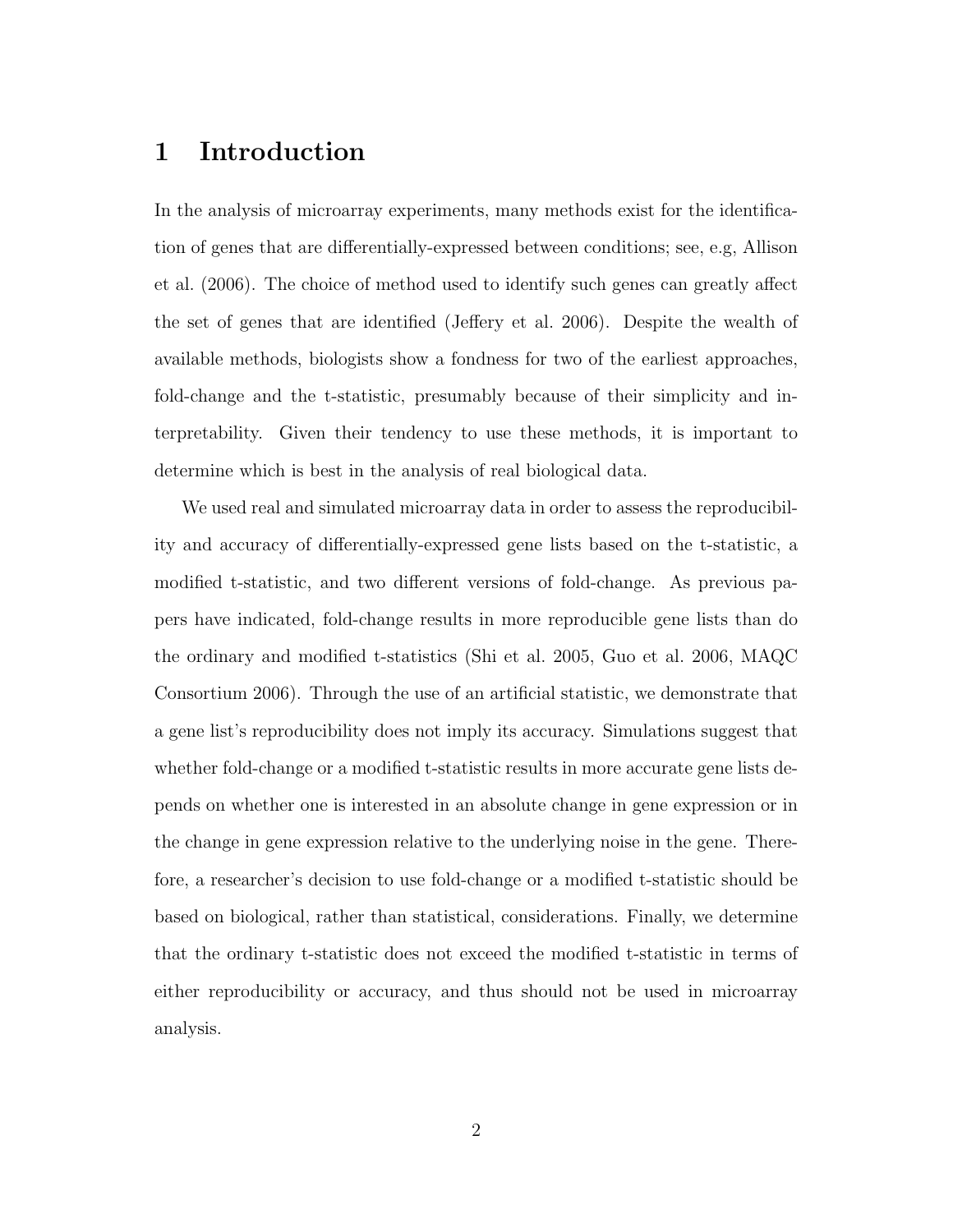### 2 Statistical measures of differential expression

Let  $x_{ij}$  and  $y_{ij}$  denote the  $log_2$  expression levels of gene i in replicate j in the control and treatment, respectively. We define the ordinary two-sample t-statistic as

$$
T_i = \frac{\overline{x_i} - \overline{y_i}}{s_i} \tag{2.1}
$$

where  $s_i$  is the standard deviation of the replicates for gene i. The modified t-statistic is defined as

$$
T_i' = \frac{\overline{x_i} - \overline{y_i}}{s_i + s_o} \tag{2.2}
$$

where  $s_o$  is a constant chosen to minimize the coefficient of variation of  $T_i'$ . In our analysis, we chose  $s_o$  and computed the modified t-statistic using Significance Analysis of Microarrays (Tusher et al. 2001).

There are two definitions of fold-change in the literature. The standard definition of the fold-change for gene  $i$  is (e.g. Tusher et al. 2001)

$$
FC_i = \frac{\overline{x_i'}}{\overline{y_i'}}\tag{2.3}
$$

where  $x'_{ij}$  and  $y'_{ij}$  are the raw expression levels of gene i in replicate j in the control and treatment, respectively. On the other hand, in Guo et al. (2006) and Choe et al.  $(2005)$ , the fold-change for gene i is defined as

$$
FC_i = \overline{x_i} - \overline{y_i} \tag{2.4}
$$

We will refer to these versions of fold-change as  $FC_{ratio}$  and  $FC_{difference}$ , respectively. It is worth noting that as  $s_o$  in the denominator of the modified t-statistic is increased, the resulting gene ordering approaches that obtained using  $FC_{difference}$ .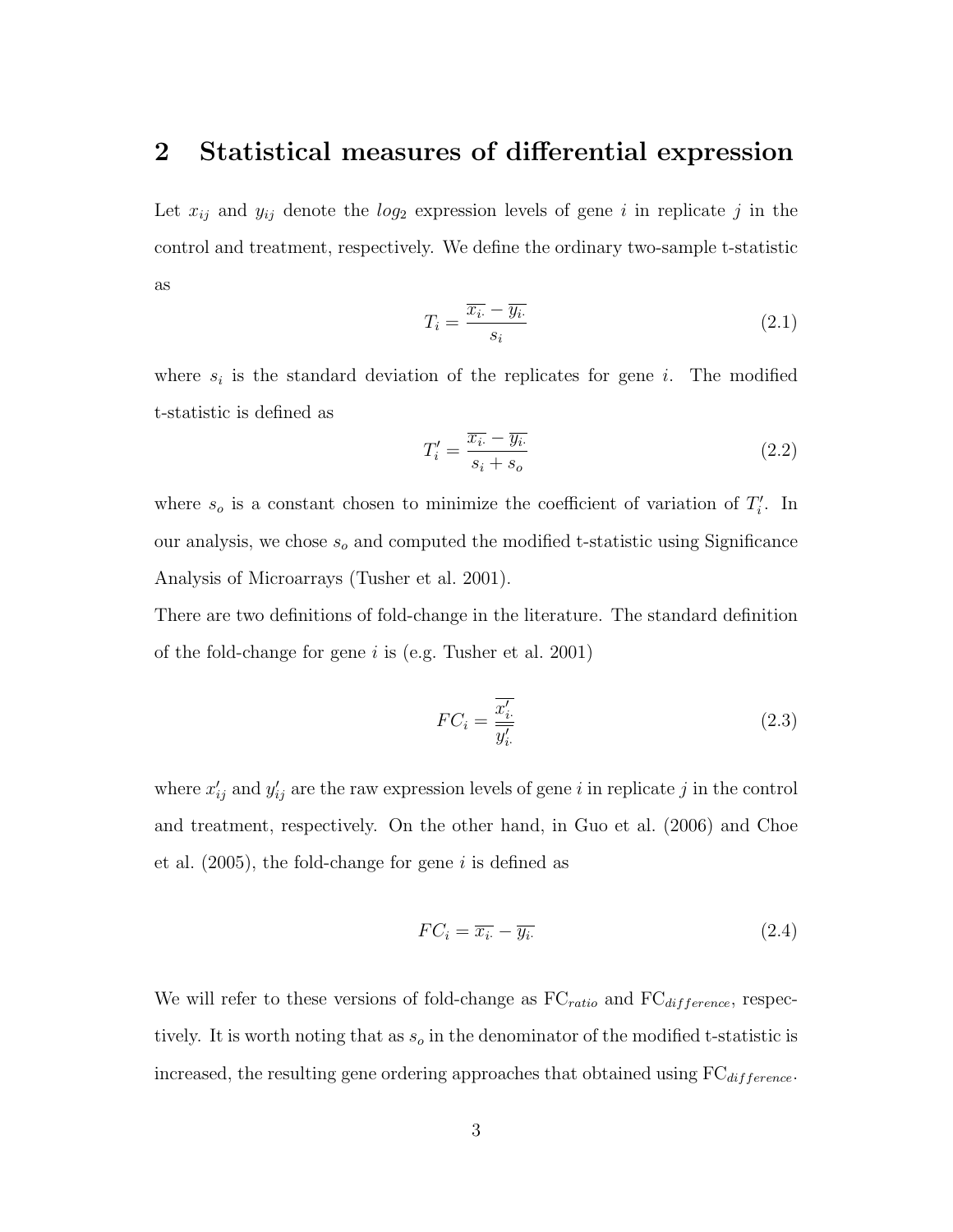Of course, the ordinary t-statistic results from setting  $s<sub>o</sub>$  equal to zero. Therefore, these three statistics can be thought of as the results of plugging three values of  $s_o$  into a single function of  $s_o$  and the data.

In order to demonstrate that a statistic with high reproducibility is not necessarily accurate, we construct the artificial statistic

$$
P_i = \left(\overline{x_i}\right)^3 - \left(\overline{y_i}\right)^3\tag{2.5}
$$

where P stands for "power". We do not suggest this statistic for practical use.

# 3 Overview of the genes selected using the different measures

In order to gain an understanding of the circumstances that result in extreme values of the various measures of differential gene expression, we simulated data so that the log expression values of the replicates for each gene were normally distributed, and computed  $FC_{difference}$ ,  $FC_{ratio}$ , the ordinary t-statistic, and the modified t-statistic for each gene. The genes with the most extreme 10% of values for these statistics are plotted in Figure [1.](#page-4-0) The ordinary t-statistic selects genes with low standard deviations, the fold-changes select genes with large shifts between control and treatment, and the modified t-statistic selects genes with low standard deviations and large shifts. Since the fold-changes and the ordinary tstatistic select completely different sets of genes, a researcher must decide whether a gene's importance is best quantified by the shift in expression or by the shift relative to the standard deviation. The modified t-statistic provides a middle ground between these two possibilities.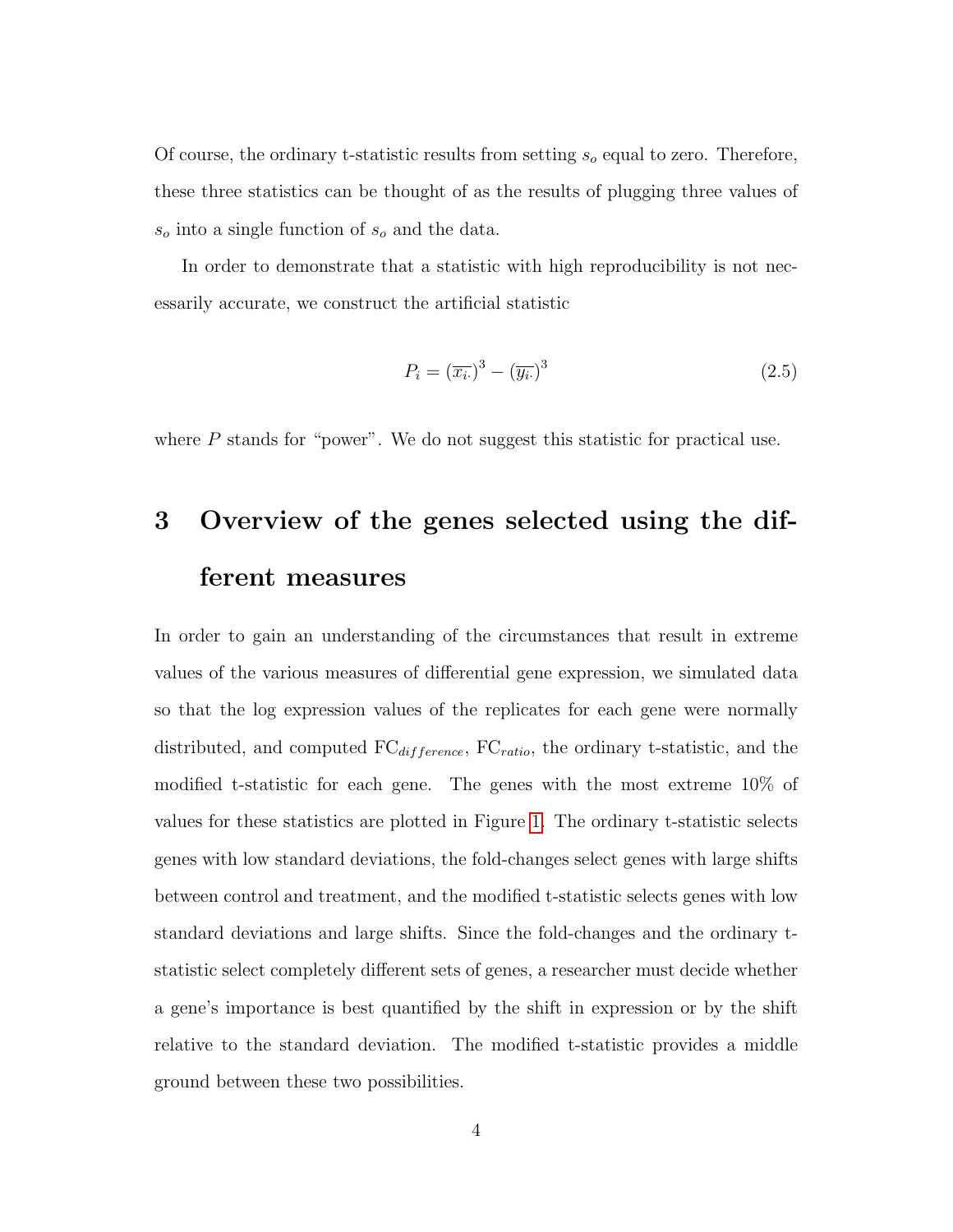

<span id="page-4-0"></span>Figure 1: Data were generated so that the logs of the replicates for each gene were normally distributed. The log standard deviations and log shifts of the simulated genes are shown on the x and y axes. The ten percent of genes with the most extreme values of each statistic are plotted in black; the remaining genes are plotted in gray.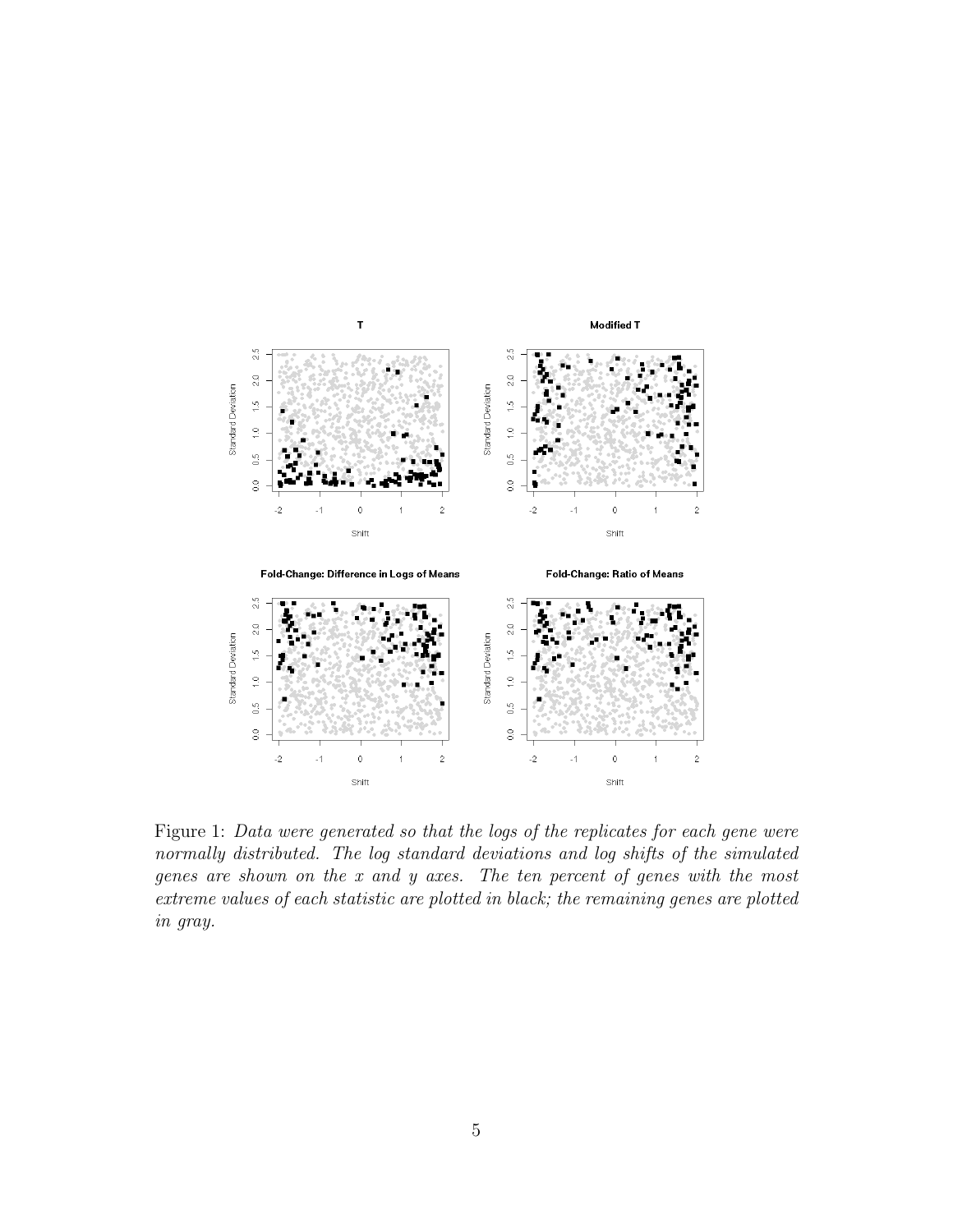## 4 Simulated and real data

Concordance is defined as the percentage of genes in one gene list that also are present in another gene list. For instance, we can compute the concordance between the list of 50 most differentially-expressed genes in one data set and the list of 50 most differentially-expressed genes in another data set. We can measure reproducibility of gene lists obtained using a given statistic by computing the concordance between the gene lists constructed using that statistic for two data sets obtained by performing the same experiment twice, or for two halves of a single data set; this was done in Guo et al. (2006). On the other hand, in order to assess the accuracy of a gene list obtained using a given statistic, we examine a single data set, and compute the concordance between a gene list obtained using that statistic and the true gene list that reflects the actual extent of differential expression of the genes in the data set. Of course, this true gene ordering is unknown for real data. We simulated data in order to compare the accuracies of the statistics in question.

We used two different simulations to generate our data, both of which make reference to a real data set. Our first simulation was based on a normal shift model.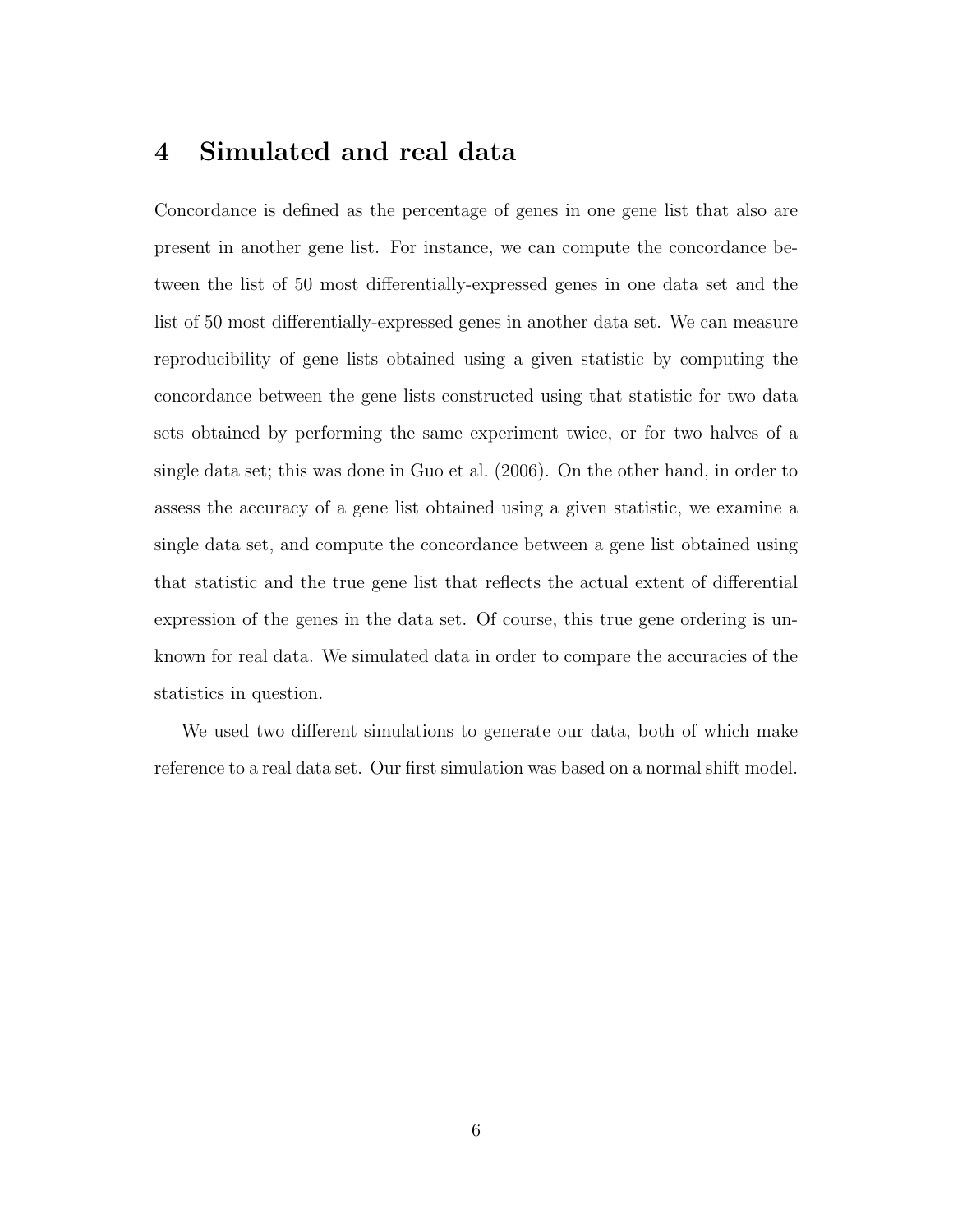#### Simulation 1.

- 1. Fix n, the number of differentially-expressed genes, and  $k$ , the number of standard deviations that comprise the shift between control and treatment expression levels for the differentially-expressed genes.
- 2. For each gene  $i$ , draw the mean  $\mu_i$  from the uniform distribution on the range of observed means of the log data, and draw the standard deviation  $\sigma_i$  from the uniform distribution on the range of observed standard deviations of the log data.
- 3. For each gene i, simulate log control data  $N(\mu_i, \sigma_i^2)$  and log treatment data  $N(\mu_i + k\sigma_i 1_{i \leq n}, \sigma_i^2)$ .

Our second simulation maintains the observed control and treatment means and standard deviations for each gene. This preserves an important feature of real data: the shift in expression and the standard deviation are highly correlated.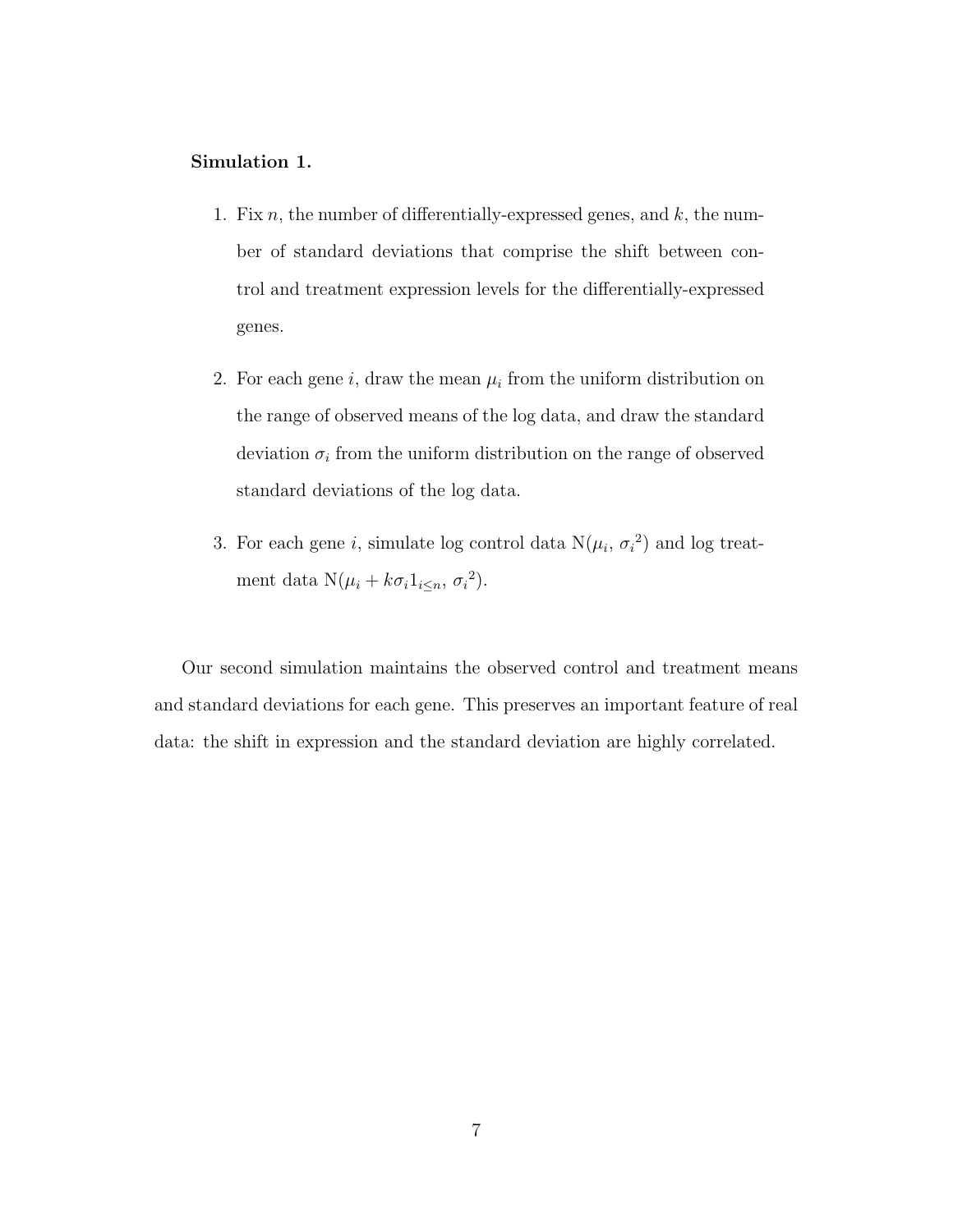#### Simulation 2.

- 1. For each gene, compute the mean  $\mu_c$  of the log control data, the standard deviation  $\sigma_c$  of the log control data, the mean  $\mu_t$  of the log treatment data, and the standard deviation  $\sigma_t$  of the log treatment data.
- 2. Simulate log control and treatment data as  $N(\mu_c, \sigma_c^2)$  and  $N(\mu_t, \sigma_c^2)$  $\sigma_t{}^2$ ).

In effect, Simulation 2 uses the observed standard deviation and mean of the actual data as the true standard deviation and mean of the simulated data.

In addition to the data that we simulated, we examined the rat toxicogenomic data set of Guo et al. (2006); in particular, we compared the comfrey-treated liver samples to the control liver samples for the Affymetrix sites. We also used the prostate data set of Singh et al. (2002).

# 5 Analysis of the accuracy of the different measures

Under the normal shift model (Simulation 1), accuracy (as a function of the number of genes selected) is defined as the percentage of the selected genes with the most extreme values of a given statistic that truly are differentially expressed. (Recall that in this simulation, only a subset of the genes are differentially expressed between control and treatment). Figure [2](#page-8-0) indicates that the t-statistics and  $FC_{difference}$  have roughly the same accuracy under this model.  $FC_{ratio}$  has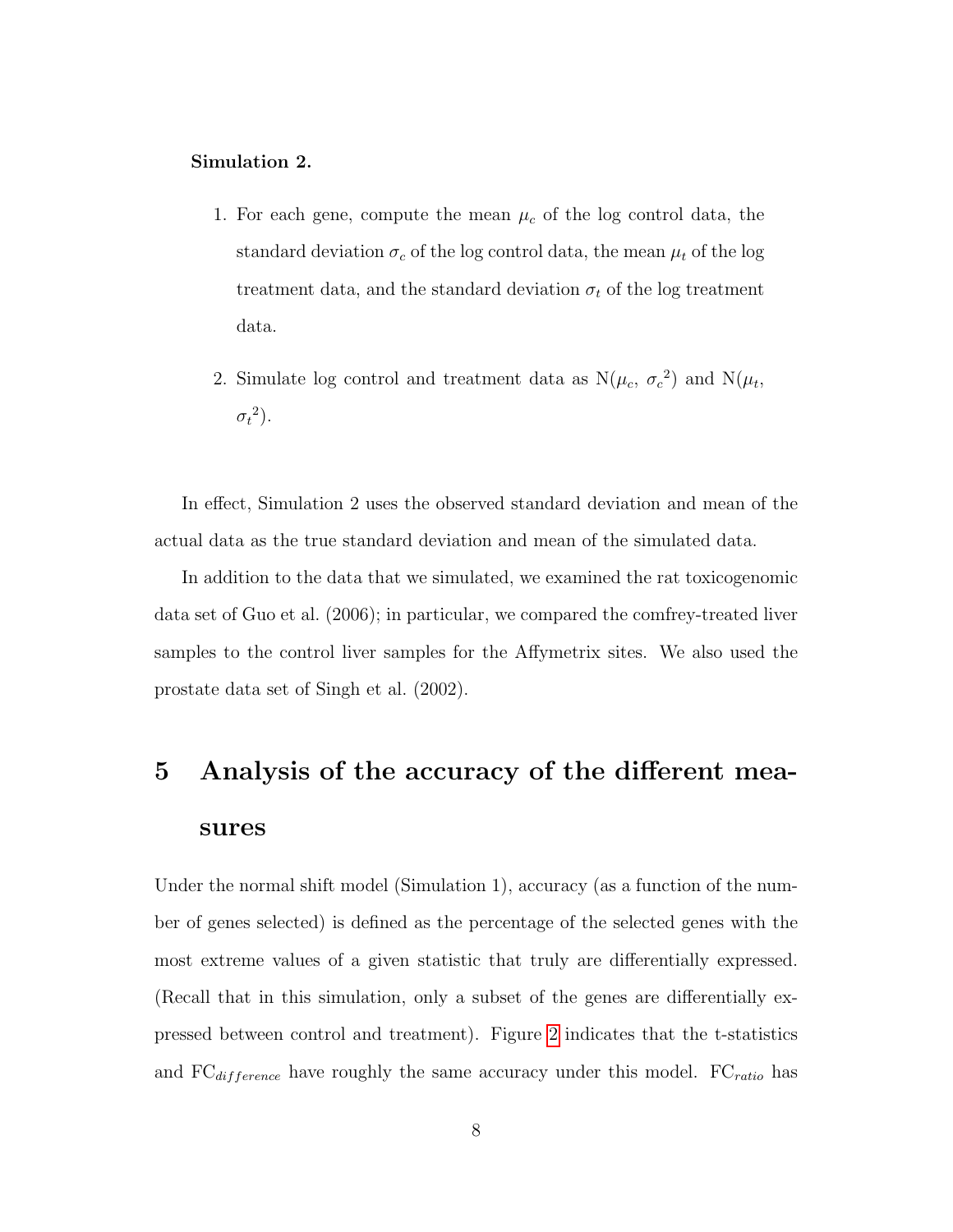lower accuracy. More details can be seen in Supplementary Figure 1.



<span id="page-8-0"></span>Figure 2: The data were generated using Simulation 1 based on the rat toxicogenomic data of Guo et al. (2006), with 6,000 out of 31,000 genes differentially expressed, a shift of one standard deviation between treatment and control, and six control and six treatment replicates. The modified t-statistic and  $FC_{difference}$ have roughly the same accuracy.  $FC_{ratio}$  has slightly lower accuracy. The accuracy of the ordinary t-statistic is equivalent to that of the modified t-statistic.

In order to compute the accuracy for Simulation 2, we must first develop a notion of what it means for a gene to be differentially expressed between control and treatment. In this case, in contrast with Simulation 1, no gene has identical true control and treatment means. However, for some of the genes, the control and treatment expression are similar enough that the gene is not of interest to a biologist. One way to quantify the extent to which a gene is differentially expressed involves the absolute difference between the true log control and log treatment means,  $|\mu_c - \mu_t|$ . Another method divides this difference by the pooled standard deviation,  $\sigma$ , resulting in the quantity  $\left|\frac{\mu_c-\mu_t}{\sigma}\right|$  $\frac{-\mu_t}{\sigma}$ . The former method quantifies the difference in expression, which is purportedly the quantity of interest, whereas the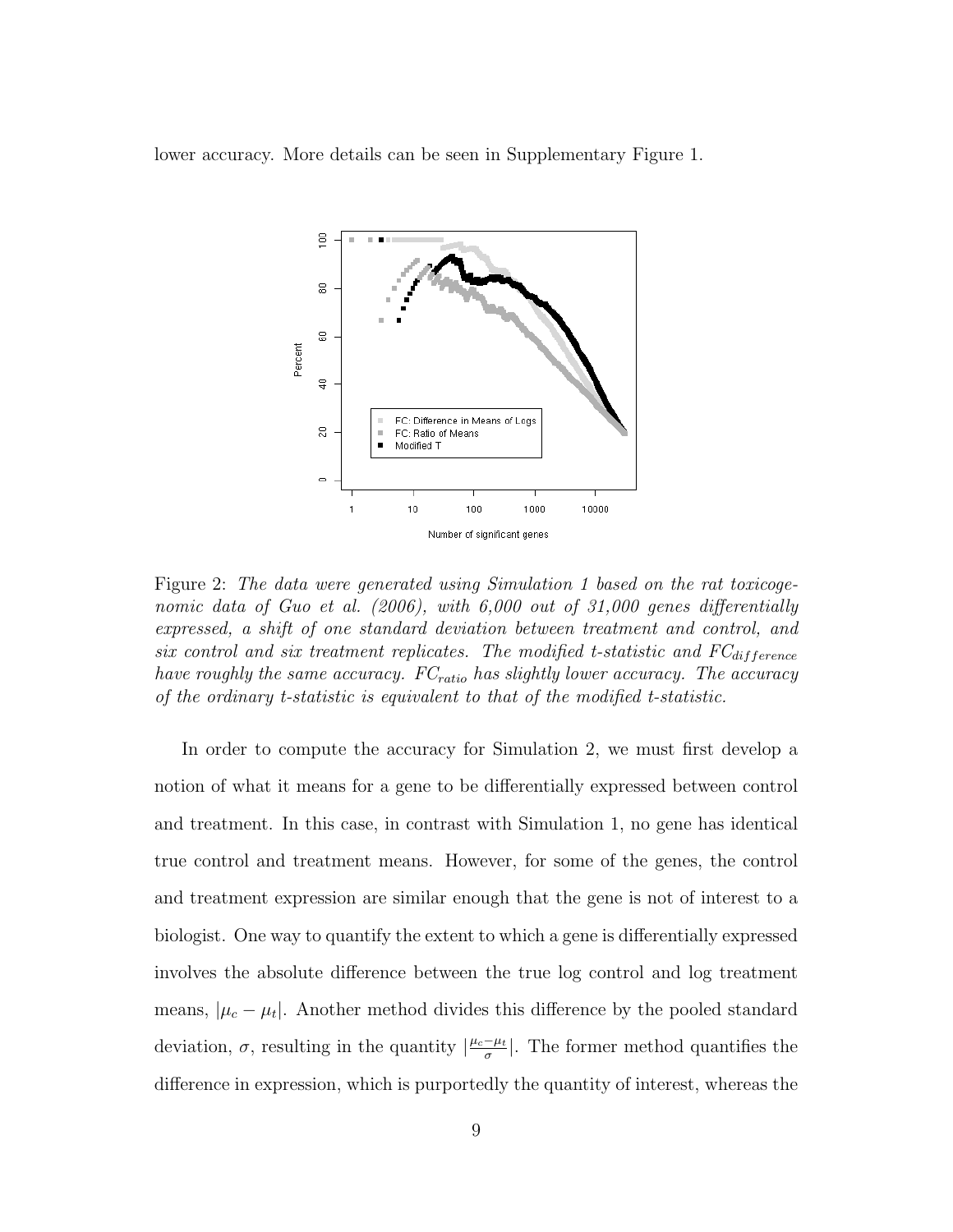latter attempts to standardize for noisy genes in which large absolute differences in expression may have less meaning due to high levels of variance in expression. The two methods can result in vastly different gene orderings.

Under Simulation 2, when  $|\mu_c - \mu_t|$  defines the ordering of differential gene expression, both versions of fold-change are more accurate than the t-statistics. When  $\frac{\mu_c-\mu_t}{\sigma}$  $\frac{-\mu_t}{\sigma}$  defines the gene ordering, the t-statistics are more accurate than the fold-changes (Figure [3](#page-9-0) and Supplementary Figures 2 and 3). This reflects the fact that the fold-changes and the former ordering concern themselves only with the numerical change in average gene expression, whereas both the t-statistics and the latter ordering essentially compute the number of standard deviations of shift between treatment and control.



<span id="page-9-0"></span>Figure 3: The data were generated using Simulation 2 based on the rat toxicogenomic data with six control and six treatment replicates (Guo et al. 2006). The figures show the accuracy of the statistics, or the extent to which the gene lists based on a given statistic capture the true ordering of differential gene expression. On the left, this "true" ordering is defined by  $|\mu_c - \mu_t|$ ; on the right, it is defined by  $\frac{\mu_c-\mu_t}{\sigma}$  $\frac{-\mu_t}{\sigma}$ . In the former case, the fold-changes are more accurate, and in the latter case, the t-statistics are more accurate. Though only one version of fold-change is plotted, the accuracies of the two versions are almost identical.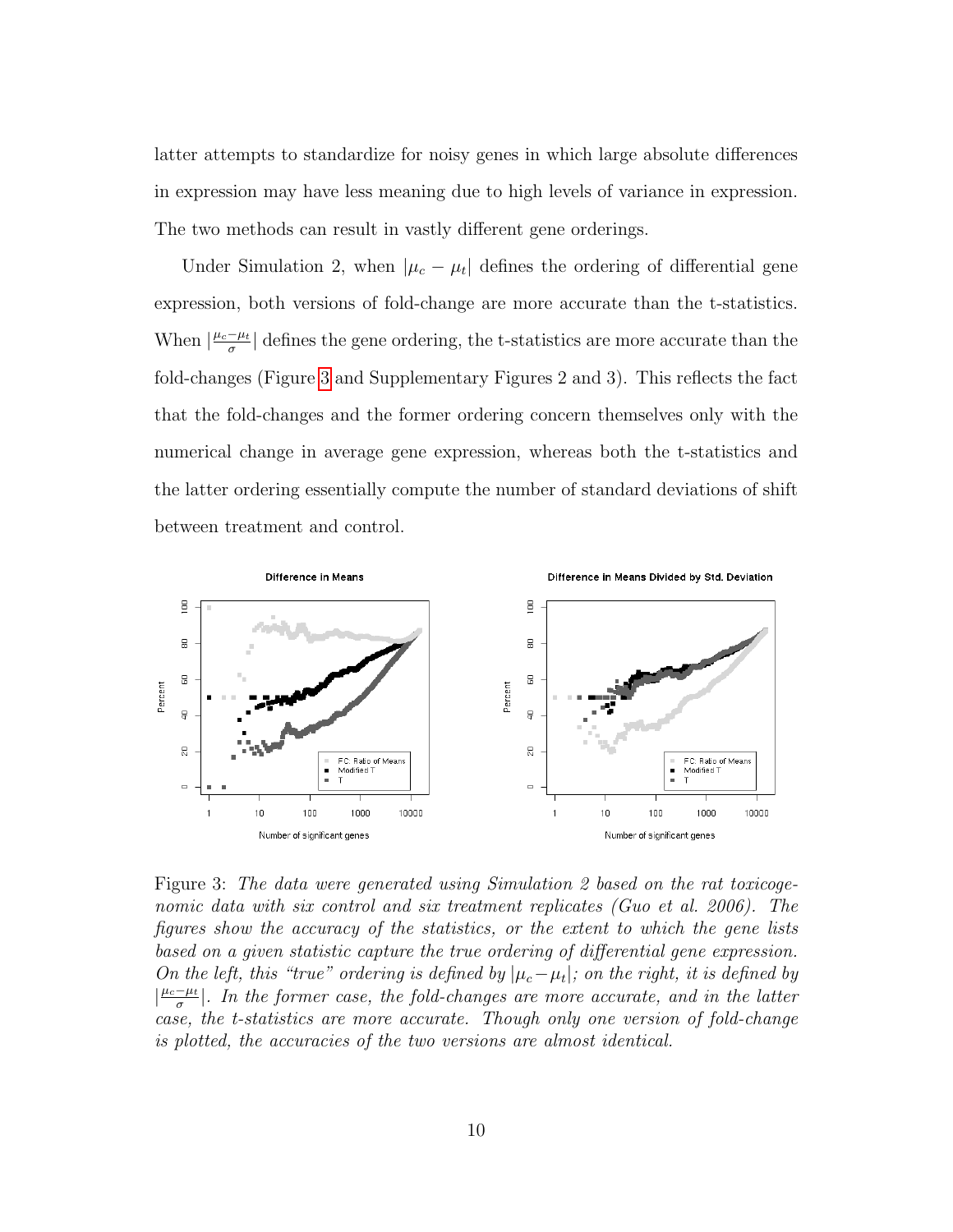| Control                                                               | Treatment  | $\mid \text{FC}_{difference} \mid \text{FC}_{ratio} \mid \text{T}$ |      |       |
|-----------------------------------------------------------------------|------------|--------------------------------------------------------------------|------|-------|
| Gene $1 \mid 150, 200, 250$                                           | 1, 50, 100 | $-3.51$                                                            | 3.97 | 1.69  |
| Gene $2 \mid 101.1, 101.2, 101.3 \mid 100.1, 100.2, 100.3 \mid 0.014$ |            |                                                                    | 1.01 | 12.25 |

<span id="page-10-0"></span>Table 1: Three replicates of two genes under control and treatment conditions. Gene 1 results in high values for both versions of fold-change and a lower value of the t-statistic, whereas Gene 2 results in low values of the fold-changes and a high-value of the t-statistic.

The inherent difference in orderings obtained via fold-changes and the tstatistic can be seen in the following example. Table [1](#page-10-0) presents two genes, each of which has three control and three treatment replicates. Gene 1 results in a more extreme value for both versions of fold-change, whereas Gene 2 results in a more extreme value for the t-statistic. Though the fold-changes and the t-statistic result in quite different orderings here, it is not clear which is correct. Gene 2's data are less likely than Gene 1's under the null hypothesis that the control and treatment observations all are independent and identically distributed from the same normal distribution. From this perspective, Gene 2 appears to be more differentially expressed. On the other hand, a biologist might not be particularly interested in an expression shift that is only  $1\%$  of the total expression; therefore, Gene 1 might seem to be more differentially expressed.

From this perspective, the question of whether the fold-changes or a modified t-statistic results in more accurate gene orderings is really a biological one, rather than a statistical one, as it depends on what types of expression differences between control and treatment have biological relevance.

In the data that we examined, the accuracy of the ordinary t-statistic never exceeded those of the fold-changes or the modified t-statistic. Therefore, we cannot recommend the use of the ordinary t-statistic on the basis of its accuracy.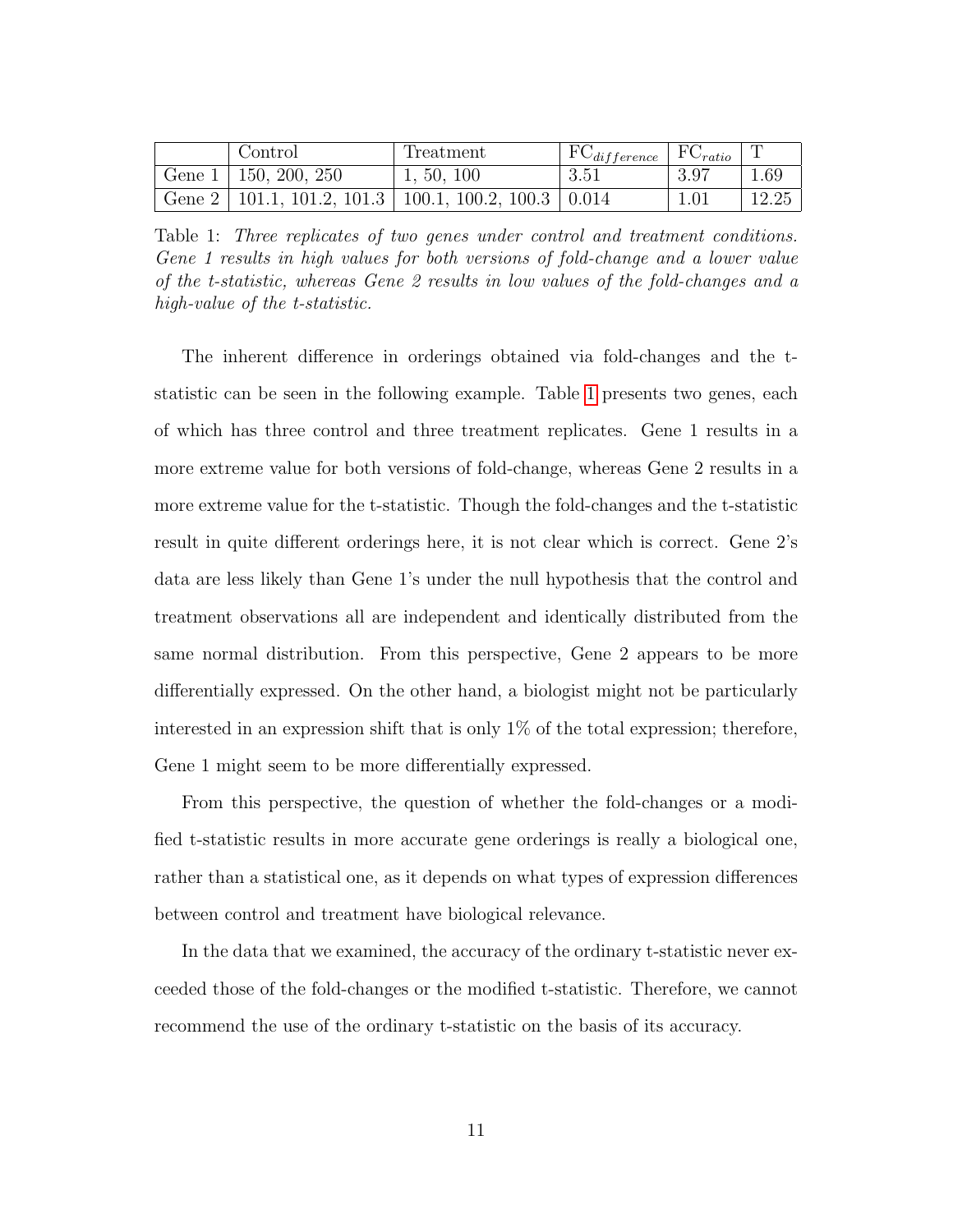# 6 Analysis of the reproducibility of the different measures



<span id="page-11-0"></span>Figure 4: Both figures show the concordance between two gene lists obtained using two separate sets of six control and six treatment replicates. The figure on the left is based on the rat toxicogenomic data of Guo et al. (2006), whereas the figure on the right is based on the prostate data of Singh et al. (2002). In both cases, P is more reproducible than the other statistics. The two versions of fold-change have almost identical reproducibility; only  $FC_{difference}$  is plotted.

Previous studies have shown that  $FC_{difference}$  results in more reproducible gene lists than the ordinary and modified t-statistics (Shi et al. 2005, Guo et al. 2006, MAQC Consortium 2006). This held true in the simulated data as well as in the real data sets that we considered. In fact, both versions of fold-change had very high reproducibility. However, we were able to construct a statistic,  $P$ , that is even more reproducible than fold-change under all of the circumstances that we investigated (Figure [4,](#page-11-0) Supplementary Figure 4). Similarly, statistics obtained by replacing the third power in the definition of P with numbers between 1 and 4 also result in quite reproducible gene lists.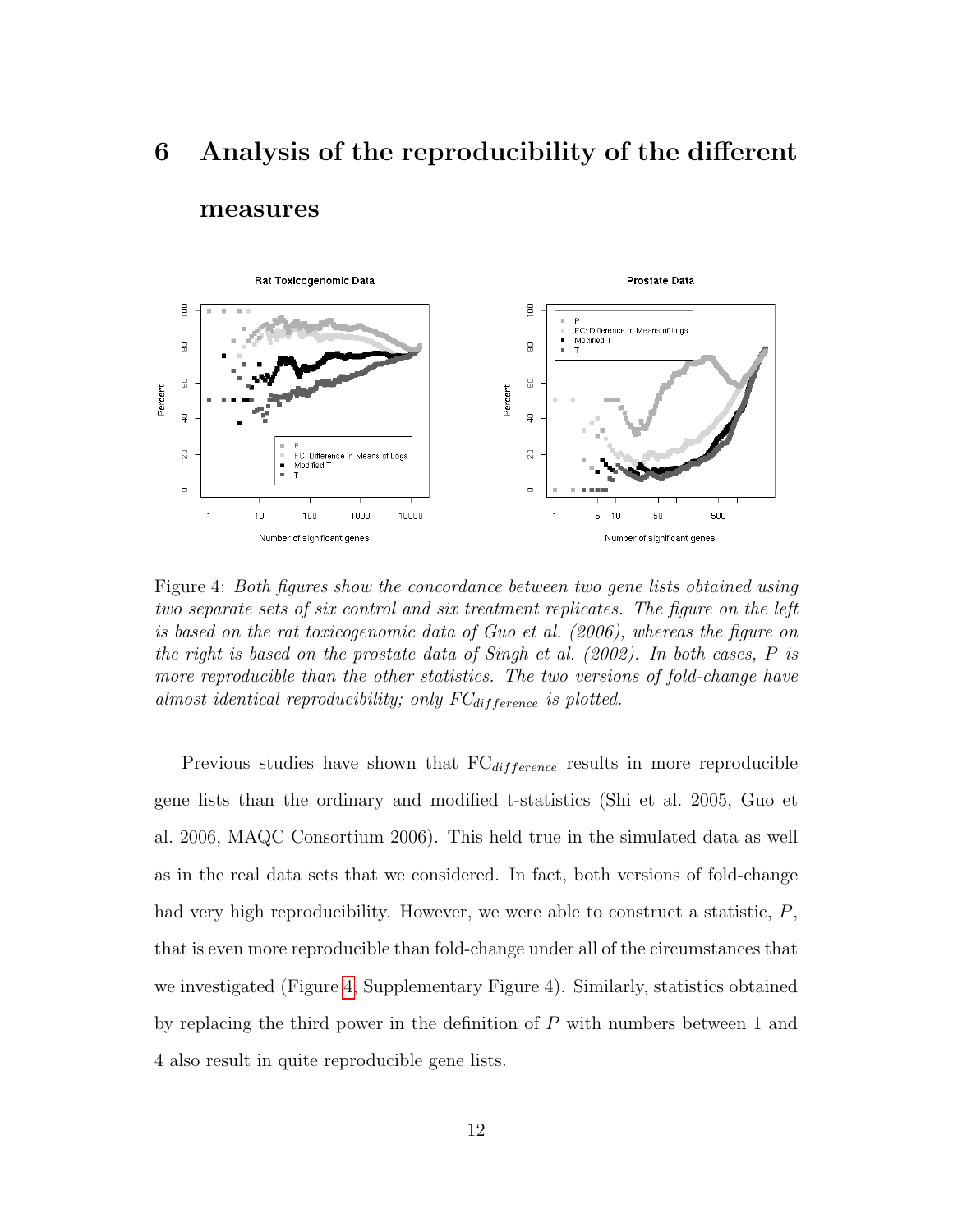The sample mean itself is not a very robust statistic, in that a single observation that differs from the true mean can greatly affect the sample mean. The statistic P cubes the sample mean, thereby substantially increasing the effect of an unusual observation. P can be considered an "extreme" version of fold-change. On the other hand, the statistic obtained by replacing the mean with the median in the equation for fold-change is a "muted" version of fold-change, and is less reproducible than fold-change. These observations suggest that it is fold-change and P's non-robustness that render them reproducible, since noisy genes will consistently result in large values for fold-change and P. Therefore, fold-change and P can be seen as reproducible measures of the noise of a gene. Of course, biologists are interested in measuring differential gene expression, and not noise.

In fact,  $P$  has low accuracy in both simulations (Figure [5,](#page-13-0) Supplementary Figures 1, 2, 3). This emphasizes the distinction between reproducibility and accuracy, and the fact that the former does not imply the latter. Therefore, in making a choice between fold-change and a modified t-statistic, we should not be swayed by the fact that fold-change is more reproducible.

The ordinary t-statistic's reproducibility never exceeded that of the modified t-statistic under the circumstances that we considered.

## 7 Conclusions

We summarize our findings as follows:

1. Fold-change is defined in two ways in the literature: as the ratio of the mean control and mean treatment observations, and as the difference of the mean log control and mean log treatment data. For the most part, the behaviors of the two versions of fold-change are quite similar. Since  $FC_{difference}$  leads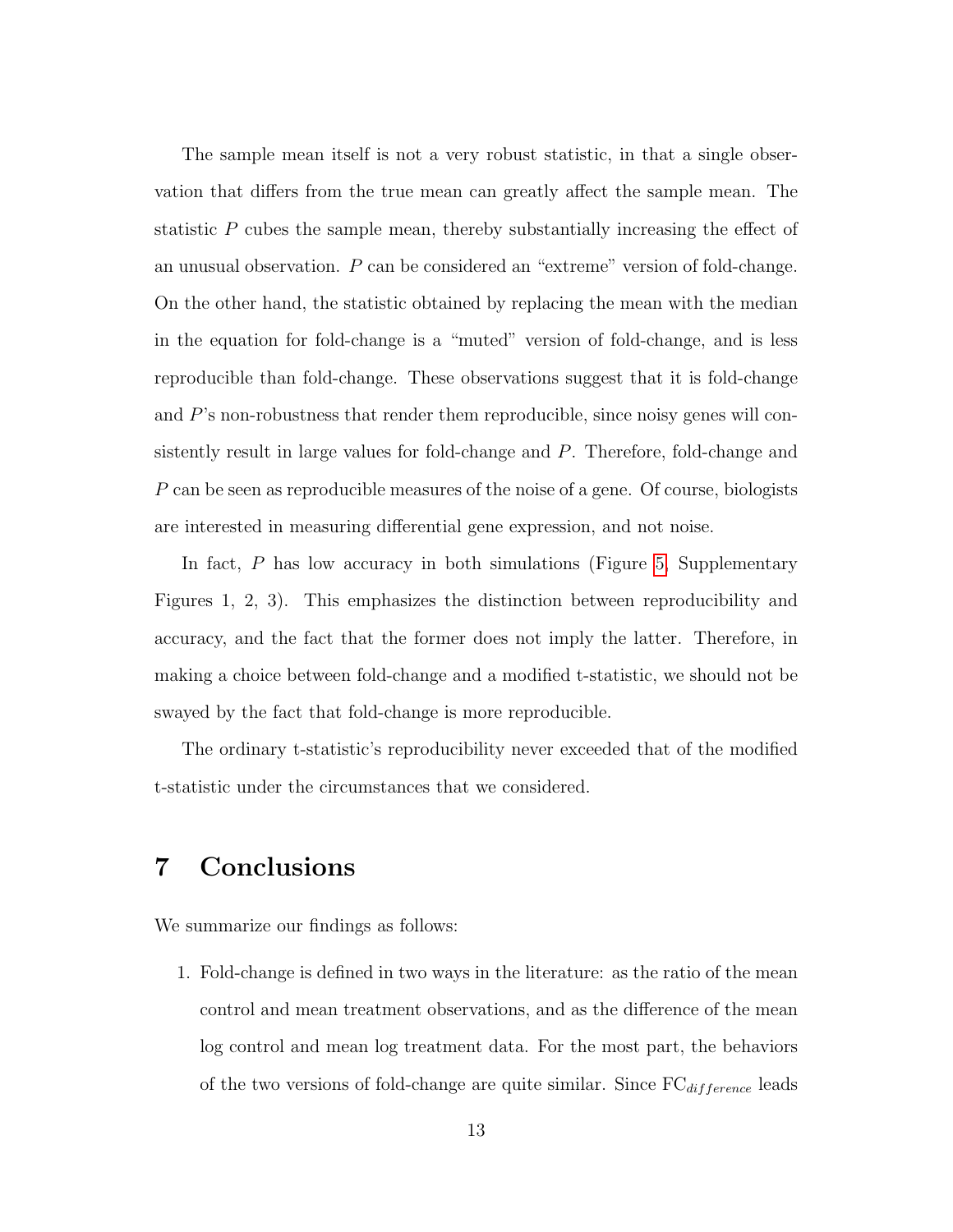

<span id="page-13-0"></span>Figure 5: The data were generated using Simulation 2 based on the prostate data of Singh et al. (2002) with six control and six treatment replicates. The figure shows the accuracy of three statistics when the true gene ordering is defined by  $|\mu_c - \mu_t|$ . *P* is not very accurate.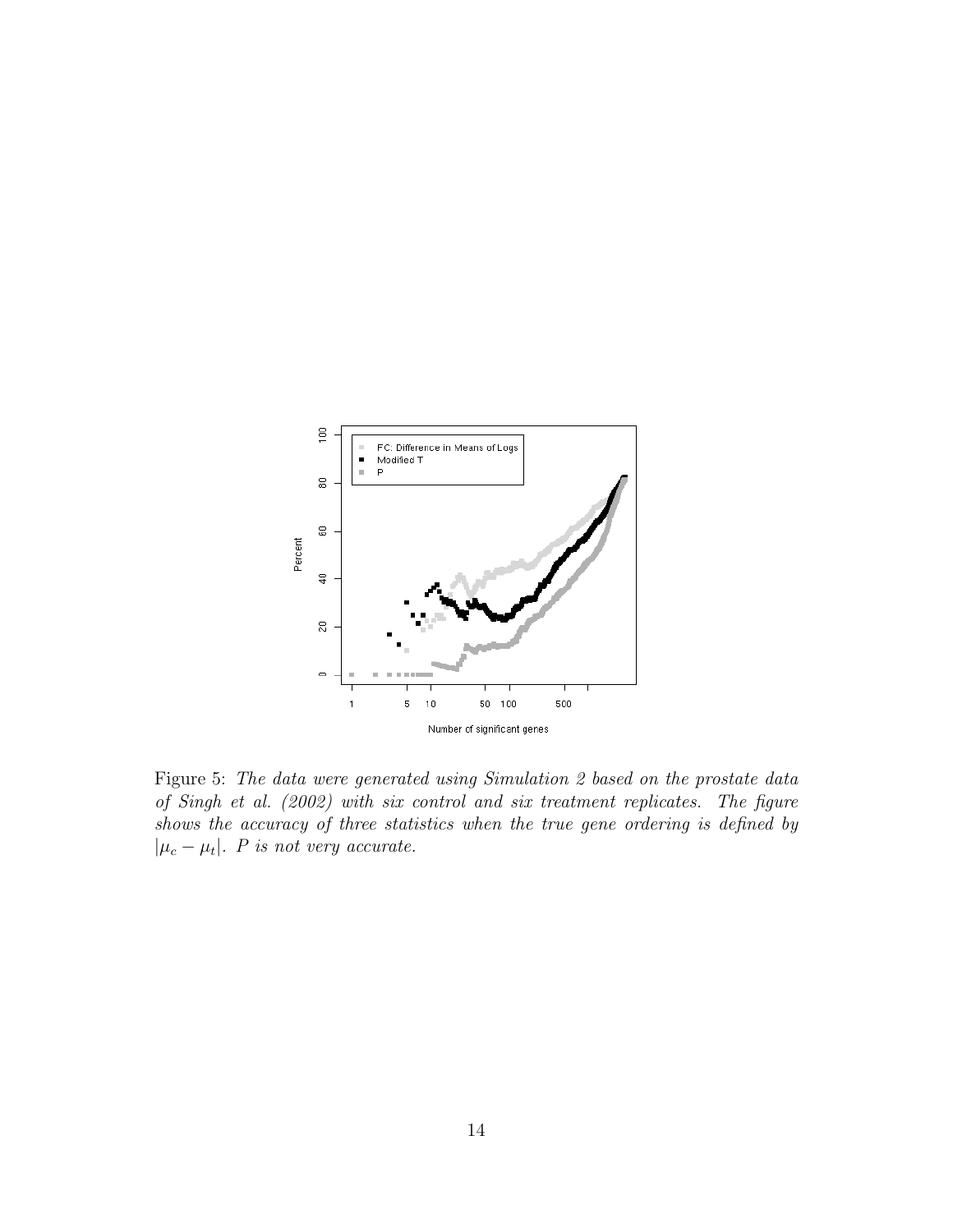to the same gene ordering that would result from letting the term  $s<sub>o</sub>$  in the denominator of the modified t-statistic become arbitrarily large, it follows that  $FC_{difference}$  and the modified t-statistic both are generalized modified t-statistics with two different choices of  $s<sub>o</sub>$ . Indeed, it is possible that some intermediate value of  $s_o$  might result in higher accuracy than either of these statistics.

- 2. Under the circumstances that we considered, the ordinary t-statistic was never superior to the modified t-statistic in terms of accuracy or reproducibility. Therefore, we suggest that the modified t-statistic or fold-change be used instead of the ordinary t-statistic in microarray data analysis.
- 3. A statistic's reproducibility does not imply its accuracy; in fact, it is easy to construct a statistic with very high reproducibility and low accuracy. The issues of reproducibility and accuracy should be kept separate when evaluating the performance of a statistic.
- 4. In the analysis of real microarray data, there is no correct answer as to whether fold-change or the modified t-statistic should be used. However, the question of which statistic to use is very important, as the choice of statistic can dramatically affect the set of genes that is selected. A researcher should choose the measure of differential expression based on the biological system of interest. If large absolute changes in expression are relevant to the system, then fold-change should be used; on the other hand, if changes in expression relative to the underlying noise are important, then a modified t-statistic is preferable.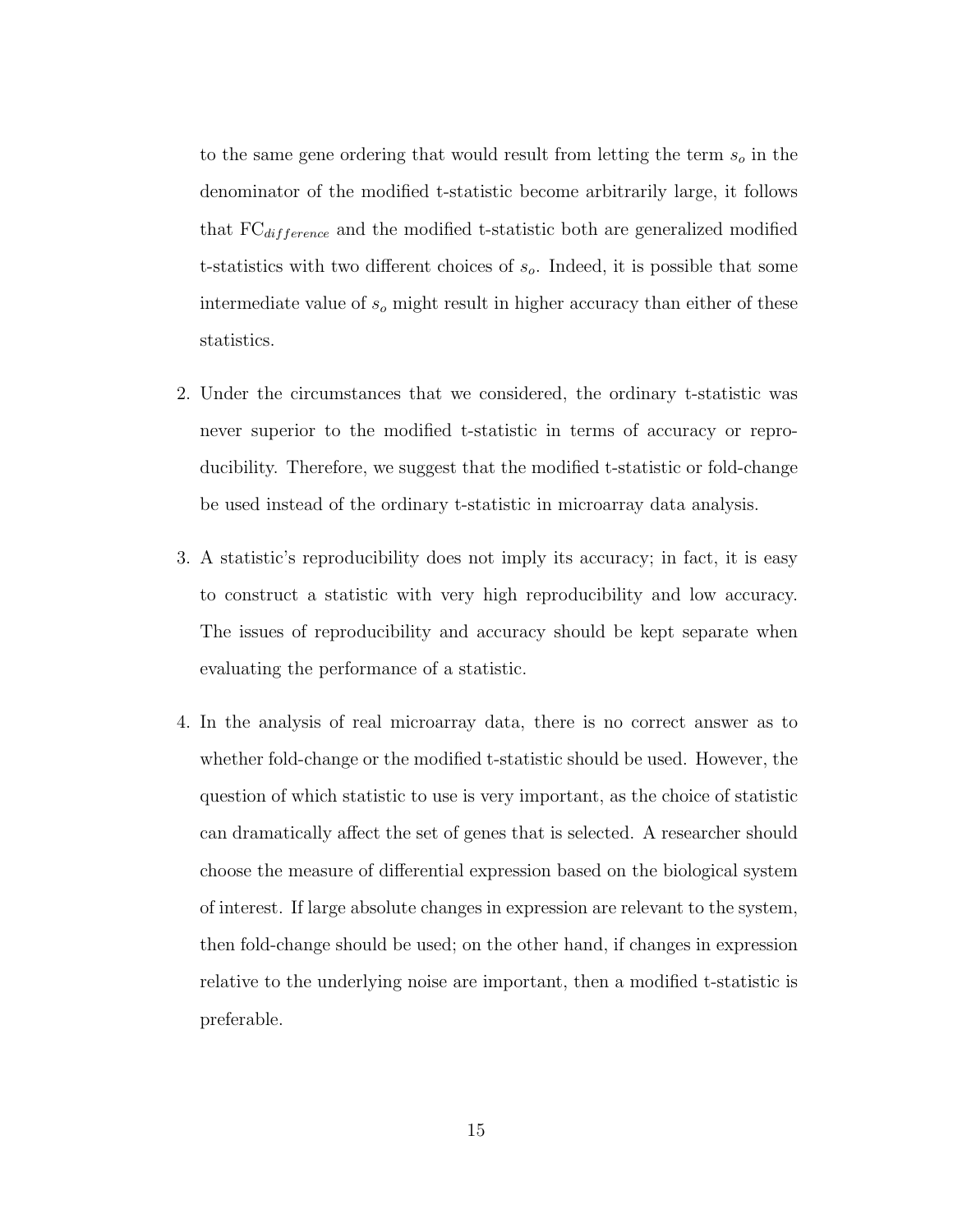## 8 Acknowledgments

RT was partially supported by National Science Foundation Grant DMS-9971405 and National Institutes of Health Contract N01-HV-28183.

## References

- Allison, D. B., Cui, X., Page, G. P. & Sabripour, M. (2006), 'Microarray data analysis: from disarray to consolidation to consensus', Nature Reviews: Genetics 7, 55–65.
- Choe, S. E., Boutros, M., Michelson, A. M., Church, G. M. & Halfon, M. S. (2005), 'Preferred analysis methods for Affymetrix GeneChips revealed by a wholly defined control dataset', *Genome Biology* **6**, R16.
- Guo, L., Lobenhofer, E. K., Wang, C., Shippy, R., Harris, S. C., Zhang, L., Mei, N., Chen, T., Herman, D., Goodsaid, F. M., Hurban, P., Phillips, K. L., Xu, J., Deng, X. T., Sun, Y. M. A., Tong, W. D., Dragan, Y. P. & Shi, L. M. (2006), 'Rat toxicogenomic study reveals analytical consistency across microarray platforms', Nature Biotechnology 24, 1162–1169.
- Jeffery, I. B., Higgins, D. G. & Culhane, A. C. (2006), 'Comparison and evaluation of methods for generating differentially expressed gene lists from microarray data', BMC Bioinformatics 7, 359.
- MAQC Consortium (2006), 'The MicroArray Quality Control (MAQC) project shows inter- and intraplatform reproducibility of gene expression measurements', *Nature Biotechnology* **24**, 1151–1161.
- Shi, L. M., Tong, W. D., Fang, H., Scherf, U., Han, J., Puri, R. K., Frueh, F. W., Goodsaid, F. M., Guo, L., Su, Z. Q., Han, T., Fuscoe, J. C., Xu, Z. A., Patterson, T. A., Hong, H. X., Xie, Q., Perkins, R. G., Chen, J. J. & Casciano, D. A. (2005), 'Cross-platform comparability of microarray technology: Intraplatform consistency and appropriate data analysis procedures are essential', BMC Bioinformatics 6, S12.
- Singh, D., Febbo, P. G., Ross, K., Jackson, D. G., Manola, J., Ladd, C., Tamayo, P., Renshaw, A. A., D'Amico, A. V., Richie, J. P., Lander, E. S., Loda, M., Kantoff, P. W., Golub, T. R. & Sellers, W. R. (2002), 'Gene expression correlates of clinical prostate cancer behavior', Cancer Cell 1, 203–9.